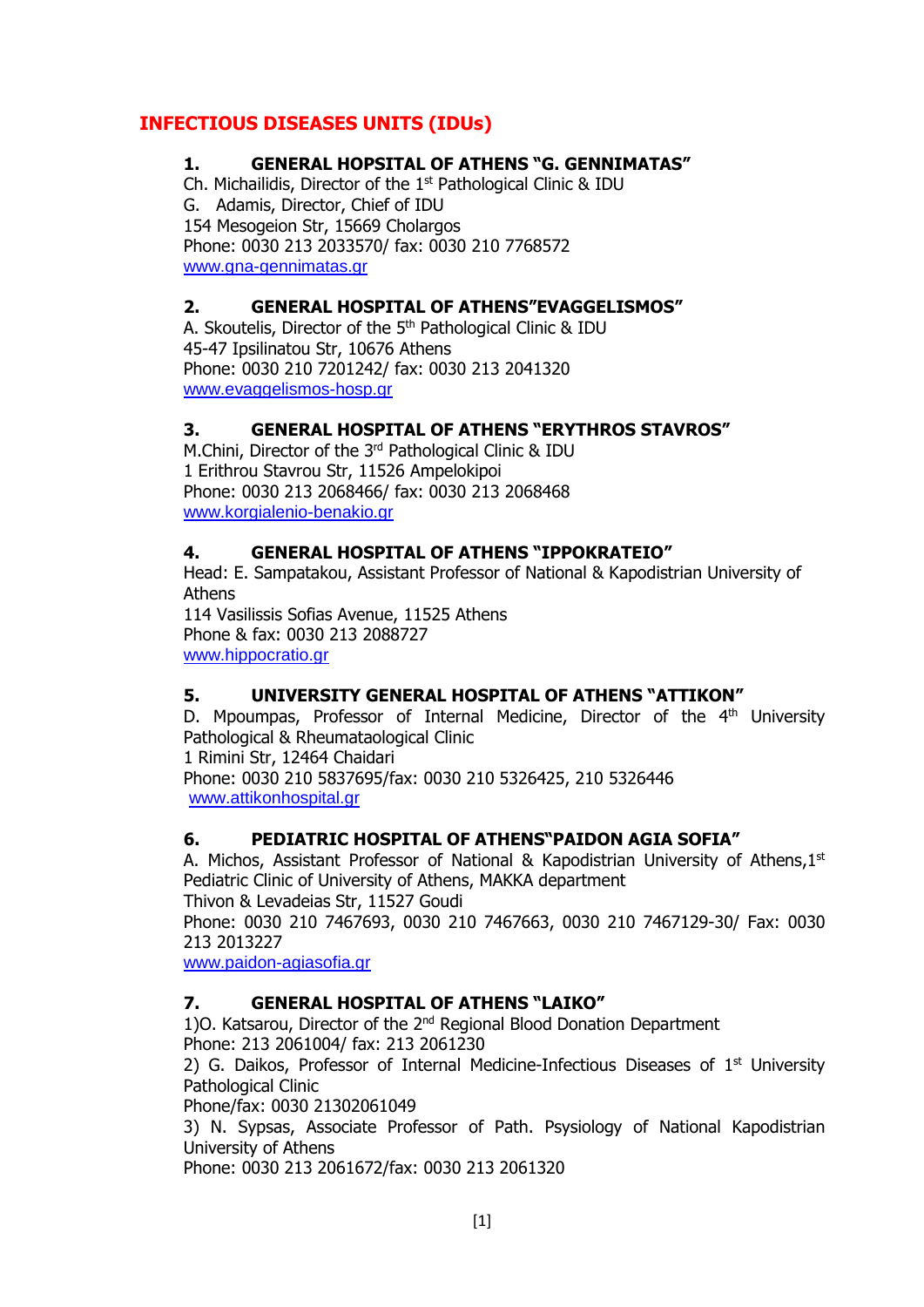14 Agiou Thoma str, 11527 Goudi [www.laiko.gr](http://www.laiko.gr/)

### **8. HOSPITAL OF VENEREAL & DERMATOLOGICAL DISEASES "A.SYGGROS"**

D. Rigopoulos, Professor of Venerealogy-Dermatology of University of Athens B. Paparizos, Dermatologist-Venearologist, Director of University Clinic of Venereal & Dermatological Diseases

5 Ioanni Dragoumi str, 11621 Ilisia Phone: 0030 210 7265236/ fax: 0030 210 7294241 [www.syggros-hosp.gr](http://www.syggros-hosp.gr/)

### **9. GENERAL HOSPITAL OF ATHENS "SISMANOGLEIO"**

Head: M. Lada, Pathologist-Infectious Diseases Specialist, Director of 2<sup>nd</sup> Pathological Clinic 1 Sismanogleio str, 15126 Marousi Phone: 0030 213 2058353

[www.sismanoglio.gr](http://www.sismanoglio.gr/)

### **10. GENERAL ONCOLOGICAL HOSPITAL OF KIFISSIA "AGII ANARGIRI"**

Head: G. Mpoulmetis, Director 2<sup>nd</sup> Pathological Clinic 145 Kaliftaki str, 14564 Nea Kifissia Phone: 0030 210 3501446/ fax: 0030 210 3501431 [www.gonkhosp.gr](http://www.gonkhosp.gr/)

#### **11. GENERAL HOPSITAL OF PIRAEUS "TZANEIO"**

1) G. Chryssos, Director of 2nd Internal Medicine Clinic & Infectious Disease Unit

Phone: 0030 210 4592561/ fax: 0030 210 4599761 2) S. Drimis, Director of 3<sup>rd</sup> Pathological Clinic Phone: 0030 210 4592221/ fax 0030 210 4592220 1 Afentouli & Zanni str, Piraeus [www.tzaneio.gr](http://www.tzaneio.gr/)

#### **THESSALONIKI**

#### **12. GENERAL HOSPITAL OF THESSALONIKI "AXEPA"**

P. Zempekakis, Professor of Internal Medicine of Aristotle University, Director of 1st Pathological Clinic

S. Metallides, Assistant Professor of Internal Medicine-Infectious Diseases, Aristotle University of Thessaloniki

1 Stilpnonos Kyriakidi str, 54636 Thessaloniki

Phone: 0030 2313 303271/ Fax: 0030 2313 303272 [www.ahepahosp.gr](http://www.ahepahosp.gr/)

#### **PATRA**

### **13. GENERAL UNIVERSITY HOSPITAL OF PATRAS "PANAGIA H BOITHEIA"**

Ch. A. Gogos, Professor of Internal Medicine & Infectious Diseases, Director of the University Pathological Clinic

Μ. Ν. Μaragkos, Professor of Internal Medicine & Infectious Diseases, Director of the Infectious Diseases Department

Rio, 26500 Patras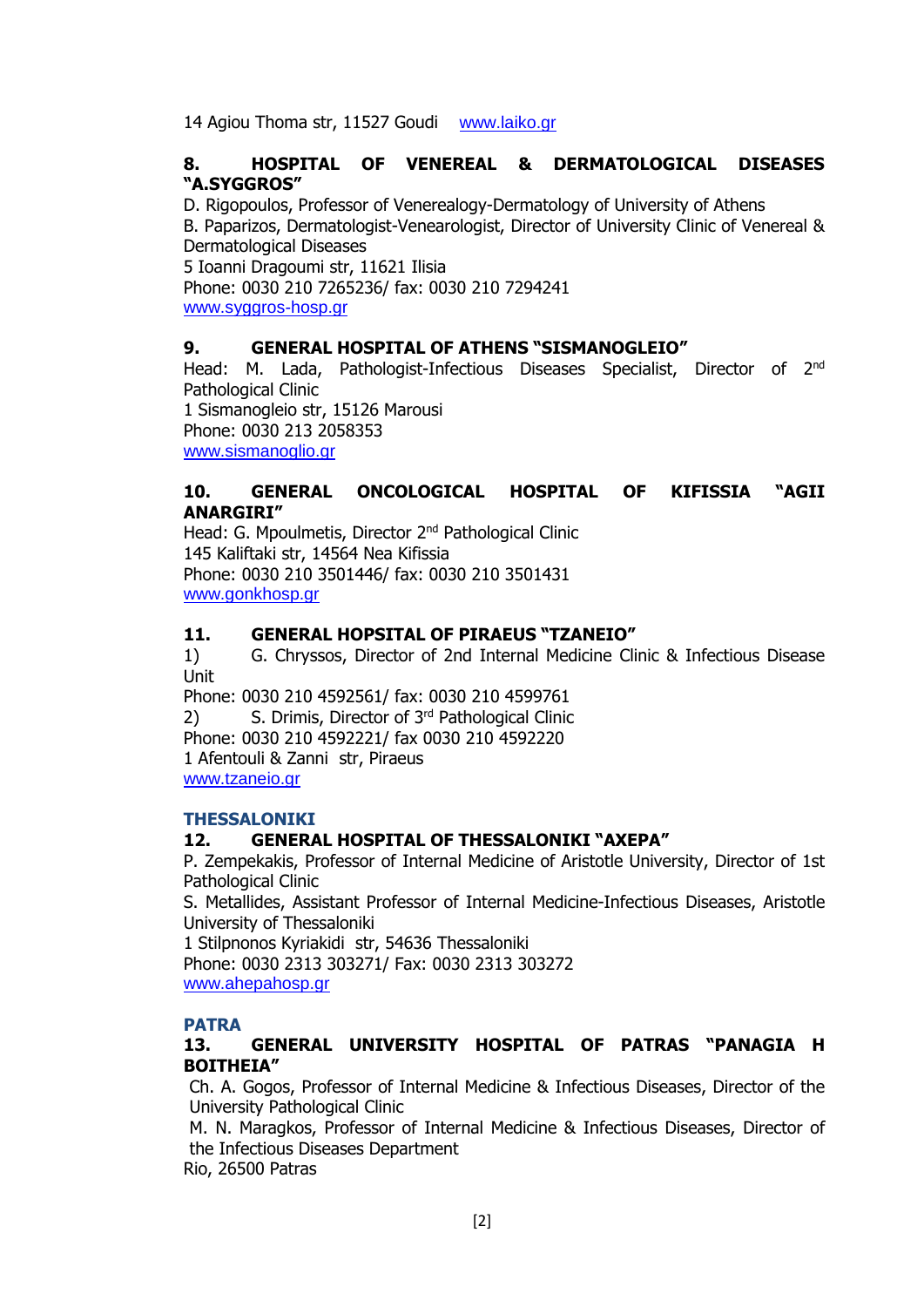Phone: 0030 2610 999744, 0030 2610 999699/ fax: 0030 2610 999740 [www.pgnp.gr](http://www.pgnp.gr/)

### **CRETE**

### **14. UNIVERSITY HOSPITAL OF HERAKLION (Pa.G.N.I.)**

Gkikas, Professor of Internal Medicine of University of Crete, Director of the 1<sup>st</sup> Pathological Clinic & IDU Iraklion, 71500 Crete Phone: 0030 2810 542092, 0030 2810 392359/fax: 0030 2810 392366 [www.pagni.gr](http://www.pagni.gr/)

#### **ALEXANDROYPOLI**

#### **15. UNIVERSITY GENERAL HOSPITAL OF ALEXANDROYPOLIS**

P. Panagopoulos, Pathologist- Infectious Diseases Specialist - 2<sup>nd</sup> University Internal Medicine Clinic

19 Demetras str, 68100 Alexandroupolis Phone: 0030 25513 720, fax: 0030 25513 51723 [www.pgna.gr](http://www.pgna.gr/)

#### **RHODES**

#### **16. GENERAL HOSPITAL OF RHODES "ANDREAS PAPANDREOU"**

S. Karatapanis, Director of 1<sup>st</sup> Pathological Clinic 5 Erythrou Stavrou str, 85100 Rhodes Phone: 0030 22413 60017/ fax: 0030 22413 60191 [www.rhodes-hospital.gr](http://www.rhodes-hospital.gr/)

### **OUTPATIENT DEPARTMENTS FOR HIV INFECTED INDIVIDUALS**

#### **1. GENERAL HOSPITAL OF ATHENS "IPPOKRATEIO"**

E. Nomikou, Hematologist of the  $1<sup>st</sup>$  Regional Blood Donation Unit 114 Vasilissis Sofias Avenue, 115 28 Athens Phone: 0030 210 7735814/ fax: 0030 213 2088656 [www.hippocratio.gr](http://www.hippocratio.gr/)

#### **2. 251 HELLENIC AIRFORCE GENERAL HOSPITAL**

P. Petrikkos, Consultant of 2<sup>nd</sup> Internal Medicine Clinic & Infectious Diseases 3 P. Kanellopoulou str, Athens Phone: 0030 210 7463924/ fax: 0030 210 7464003 [www.haf.gr](http://www.haf.gr/)

#### **3. GENERAL HOSPITAL OF ATHENS "ALEXANDRA"**

E. Kostis, Pathologist- Infectious Diseases Specialist, Director of the University Therapeutic Clinic 80 Vasilissis Sofias Avenue, 11528 Athens Phone: 0030 213 2162345/ fax: 0030 213 2162889 [www.hosp-alexandra.gr](http://www.hosp-alexandra.gr/)

#### **4. GENERAL HOSPITAL OF NIKAIA "O AGIOS PANTELEIMON"**

1) O.Kosmopoulou, Pathologist-Infectious Diseases Specialist, Consultant of the 1st Clinical Department

Phone: 0030 213 2077527/fax: 0030 213 2077444